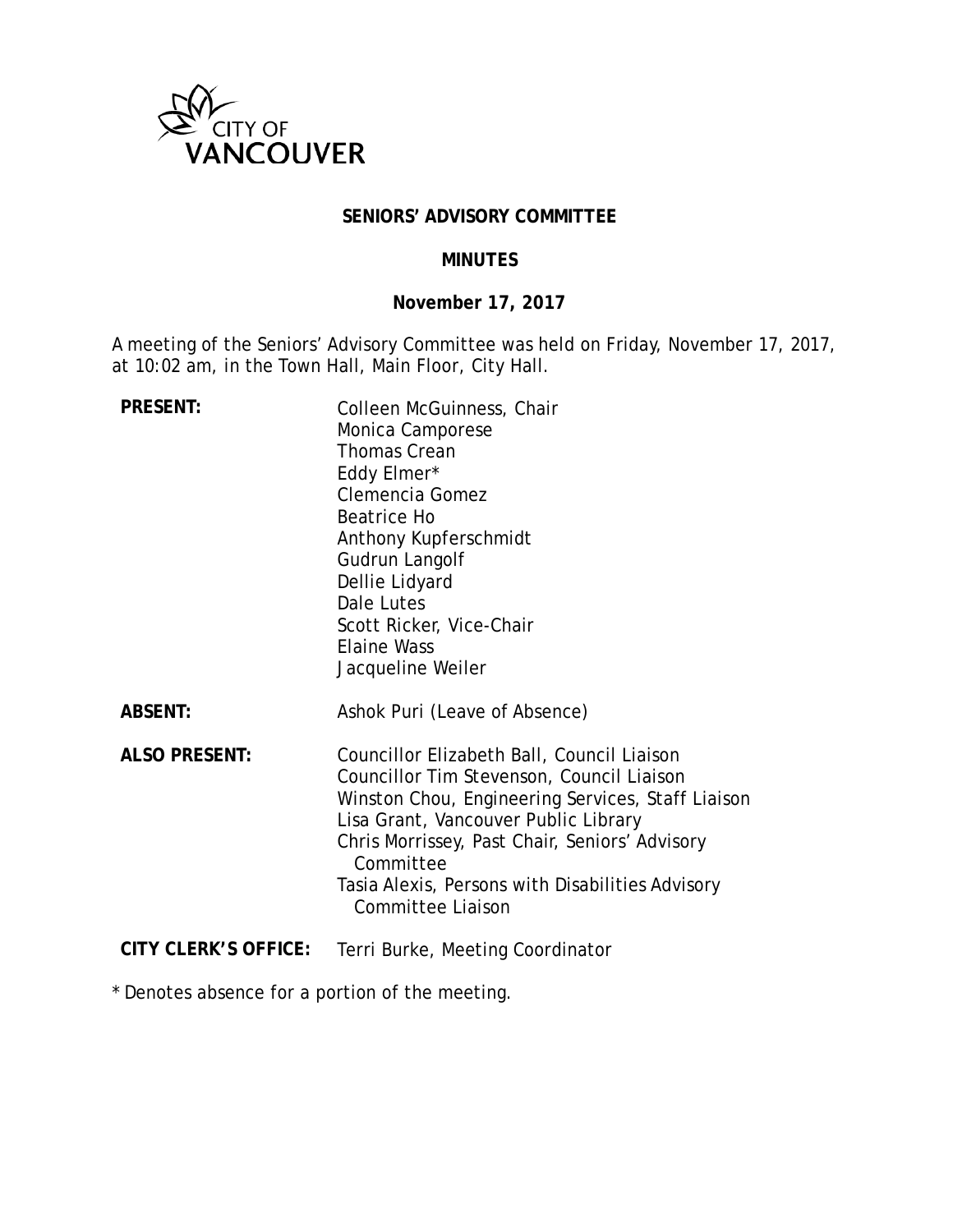### **Leave of Absence Requests**

MOVED by Scott Ricker SECONDED by Elaine Wass

THAT Ashok Puri be granted a Leave of Absence for this meeting.

CARRIED UNANIMOUSLY (Eddy Elmer absent for the vote)

# **Approval of Minutes**

MOVED by Elaine Wass SECONDED by Scott Ricker

> THAT the minutes of the Seniors' Advisory Committee meeting held September 15, 2017, be approved.

CARRIED UNANIMOUSLY (Eddy Elmer absent for the vote)

\* \* \* \* \*

### *Vary Agenda*

*The Committee agreed to vary the order of the agenda to deal with a portion of Item 2 together with item 5, first. For clarity, the minutes are recorded in numerical order.*

\* \* \* \* \*

### **1. Millennium Line Broadway Extension Project**

Ian MacPhee, Planner, Rapid Transit Office, presented the project and noted progress, timelines, system and structure design, construction mitigation strategies, and next steps.

Mr. MacPhee responded to questions regarding language, washrooms, escalators and elevators.

The Committee agreed to discuss the matter further at the January 19, 2018, meeting.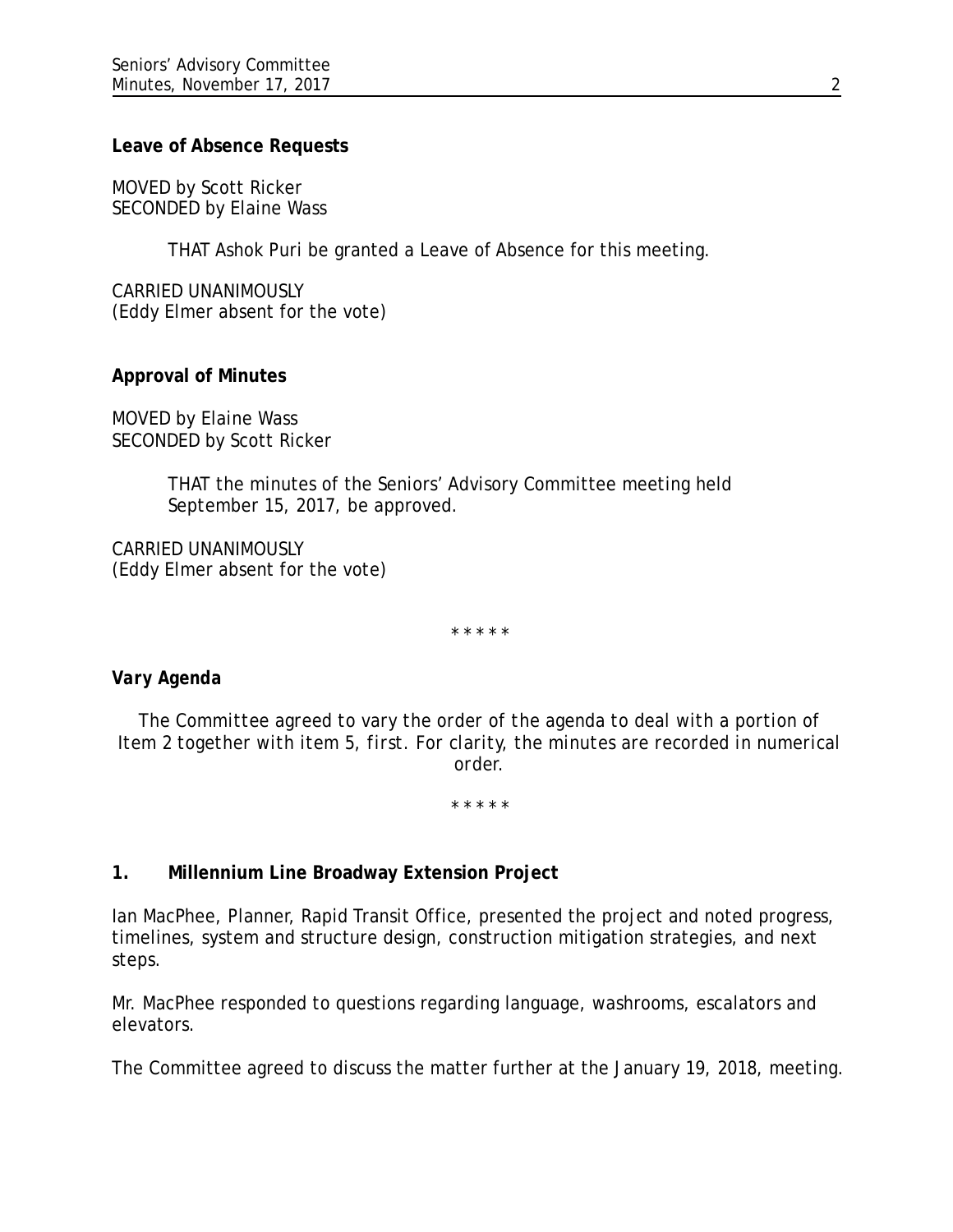# **2. Social Isolation and Loneliness Among Seniors (SILAS)**

\* \* \* \* \*

*A portion of this item was discussed from 10:05 am to 10:17 am.*

\* \* \* \* \*

Carol Ann Young, Senior Social Planner, Social Policy and Projects Division, provided a verbal update on the Social Isolation and Loneliness Among Seniors Project and the City's Senior Strategy. She noted steps for moving the project and strategy forward, including attention to metrics, reaching a diverse range of seniors, supporting aboriginal elders, engagement, and resources.

Ms. Young responded to questions.

Eddy Elmer provided a presentation on the SILAS project, noting isolation versus loneliness, causes, impacts, intervention, prevention, outreach, strategies to reduce isolation and loneliness, and recommendations.

Mr. Elmer declared Conflict of Interest regarding voting on this matter as he received funding to work on the report. He left the room during discussion of the motion and did not return until the end of the item.

MOVED by Clemencia Gomez SECONDED by Anthony Kupferschmidt

> THAT the Seniors' Advisory Committee accepts the Social Isolation and Loneliness Among Seniors (SILAS) report in principle, as presented at the November 17, 2017, meeting, and refers it to Councillors Ball and Stevenson with the request for the opportunity to present it to City Council in the near future;

FURTHER THAT the Seniors' Advisory Committee recognizes the report is an ongoing process and will be updated as information and circumstances change.

CARRIED UNANIMOUSLY (Eddy Elmer absent for the vote due to Conflict of Interest)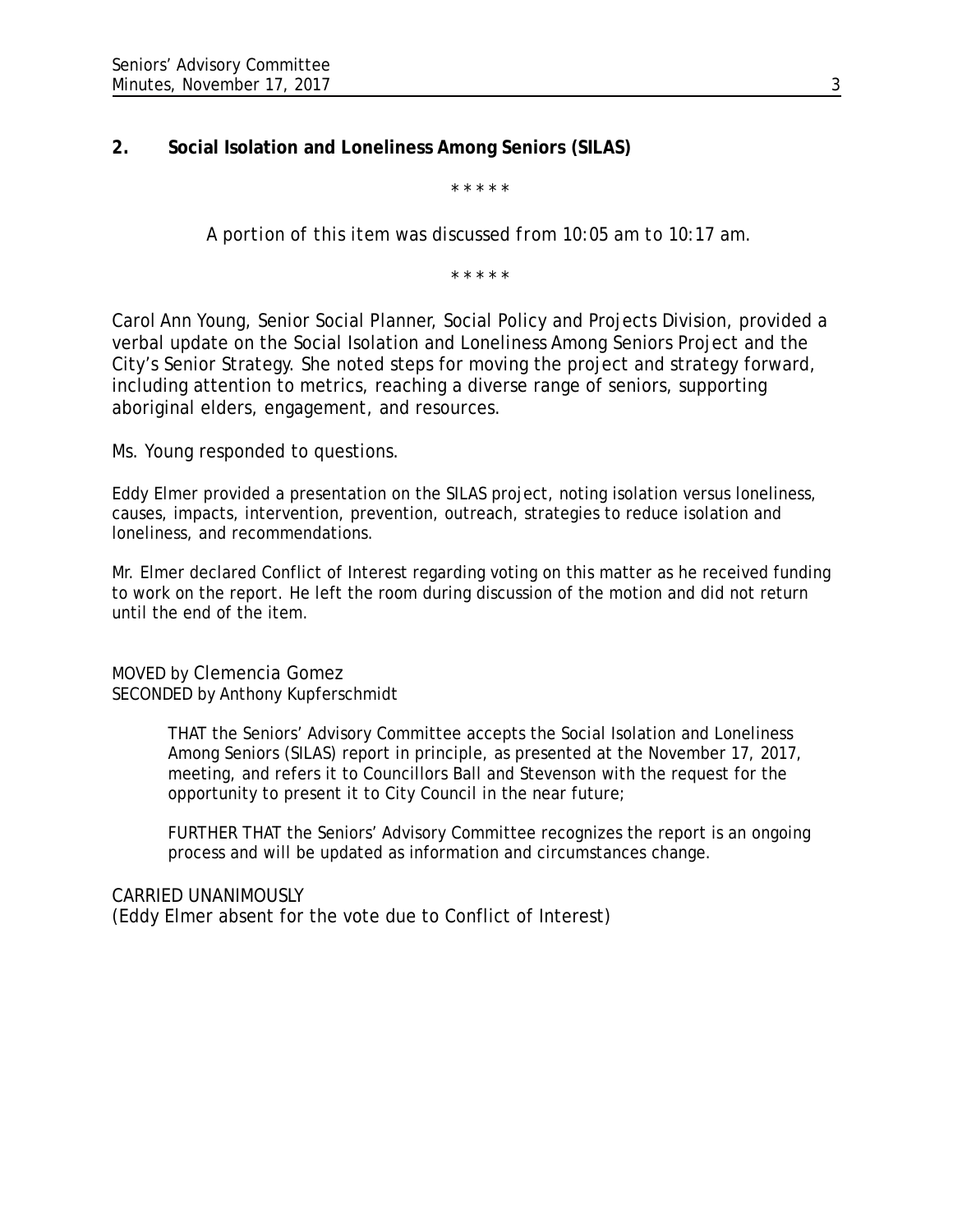## **3. 2018 Meetings Schedule**

The Committee discussed the 2018 Meetings and Working Sessions schedule.

MOVED by Dellie Lidyard SECONDED by Scott Ricker

THAT the Seniors' Advisory Committee approve the following:

| Date         | Meeting Type           | <b>Meeting Room</b>                                 |
|--------------|------------------------|-----------------------------------------------------|
| January 19   | Regular Meeting        | Town Hall Meeting Room (Main Floor, City Hall)      |
| February 9   | <b>Working Session</b> | Town Hall Meeting Room (Main Floor, City Hall)      |
| March 16     | Regular Meeting        | Town Hall Meeting Room (Main Floor, City Hall)      |
| April 20     | <b>Working Session</b> | Town Hall Meeting Room (Main Floor, City Hall)      |
| May 11       | <b>Regular Meeting</b> | Town Hall Meeting Room (Main Floor, City Hall)      |
| June 15      | <b>Working Session</b> | Town Hall Meeting Room (Main Floor, City Hall)      |
| July 20      | Regular Meeting        | Town Hall Meeting Room (Main Floor, City Hall)      |
| August 17    | <b>Working Session</b> | Town Hall Meeting Room (Main Floor, City Hall)      |
| September 21 | Regular Meeting        | Town Hall, Room 115 (Main Floor, City Hall)         |
| October 19   | Regular Meeting        | Business Centre Meeting Room (2nd Floor, City Hall) |

CARRIED UNANIMOUSLY (Eddy Elmer absent for the vote)

# **4. Accessible Washrooms Letter**

The Chair noted the Committee presented a letter at the Council of Councils meeting in October 2017, regarding accessible washrooms, and the letter is currently being circulated to other City Committees for their endorsement. She noted two Committees had already endorsed the letter.

# **5. Seniors Strategy**

This item was dealt with in item 2.

# **6. Lord Byng Pool**

Donnie Rosa, Director of Recreation, Parks and Recreation, noted the Board of Parks and Recreation will be discussing a report in early December regarding the future of Lord Byng and Templeton pools.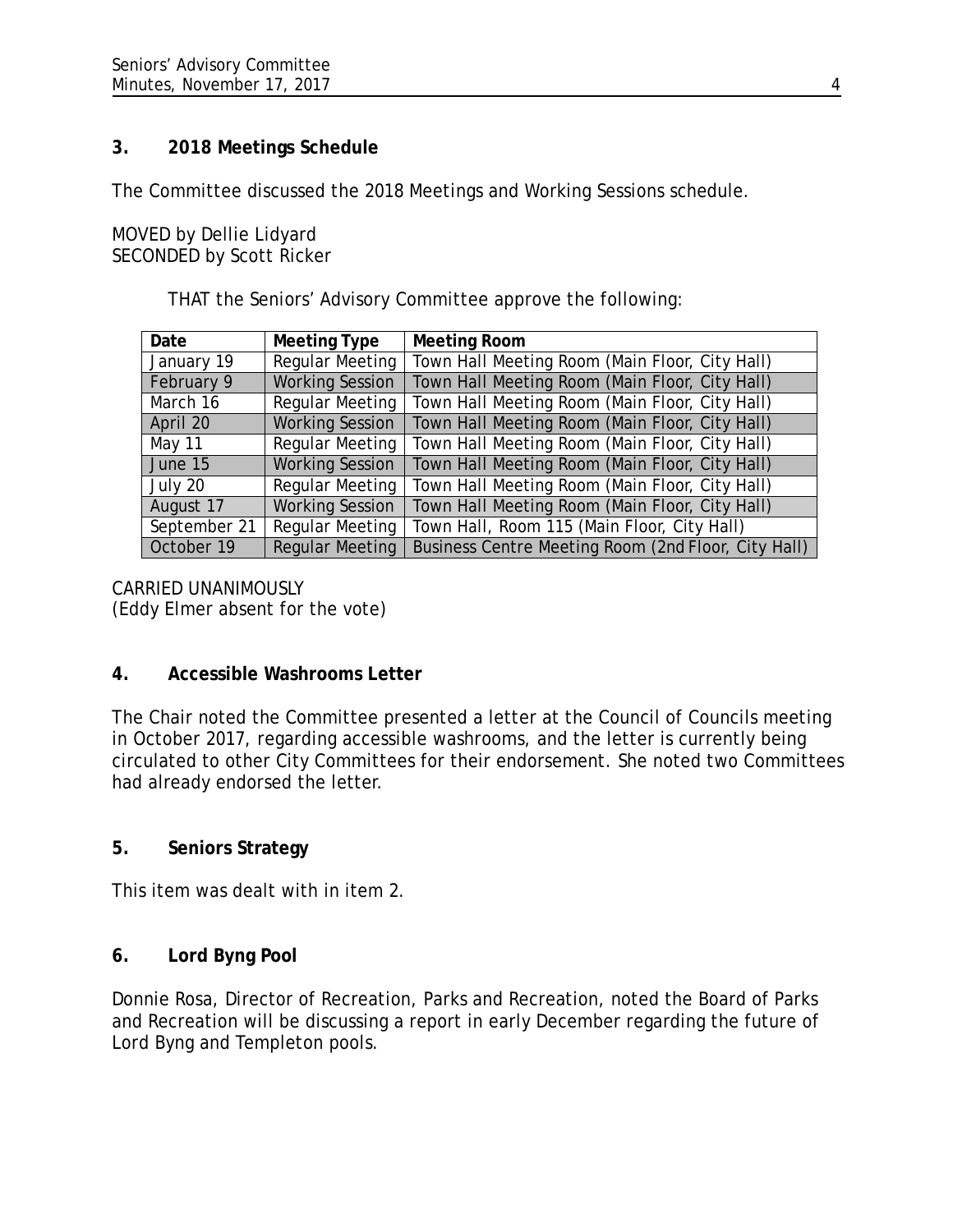MOVED by Anthony Kupferschmidt SECONDED by Thomas Crean

> THAT the Seniors' Advisory Committee requests that the Park Board look for alternatives to closing local community pools, i.e. Lord Byng and Templeton pools.

### CARRIED UNANIMOUSLY

### **7. Casa Mia**

The Chair noted she attended the Public Hearing on this matter and the project is moving forward.

## **8. Arbutus Greenway – Project Status Update**

Due to time constraints, staff agreed to circulate the presentation for this item to Committee members.

#### **9. New Business**

### **a) Election Letter**

The Chair noted concerns during the City's by-election in October, 2017, regarding residents in assisted living facilities.

MOVED by Dale Lutes SECONDED by Thomas Crean

> THAT the Seniors' Advisory Committee supports the letter in principle regarding voting during the 2017 by-election, as amended at the November 17, 2017, meeting, and agrees to circulate it to Mayor and Council.

CARRIED UNANIMOUSLY